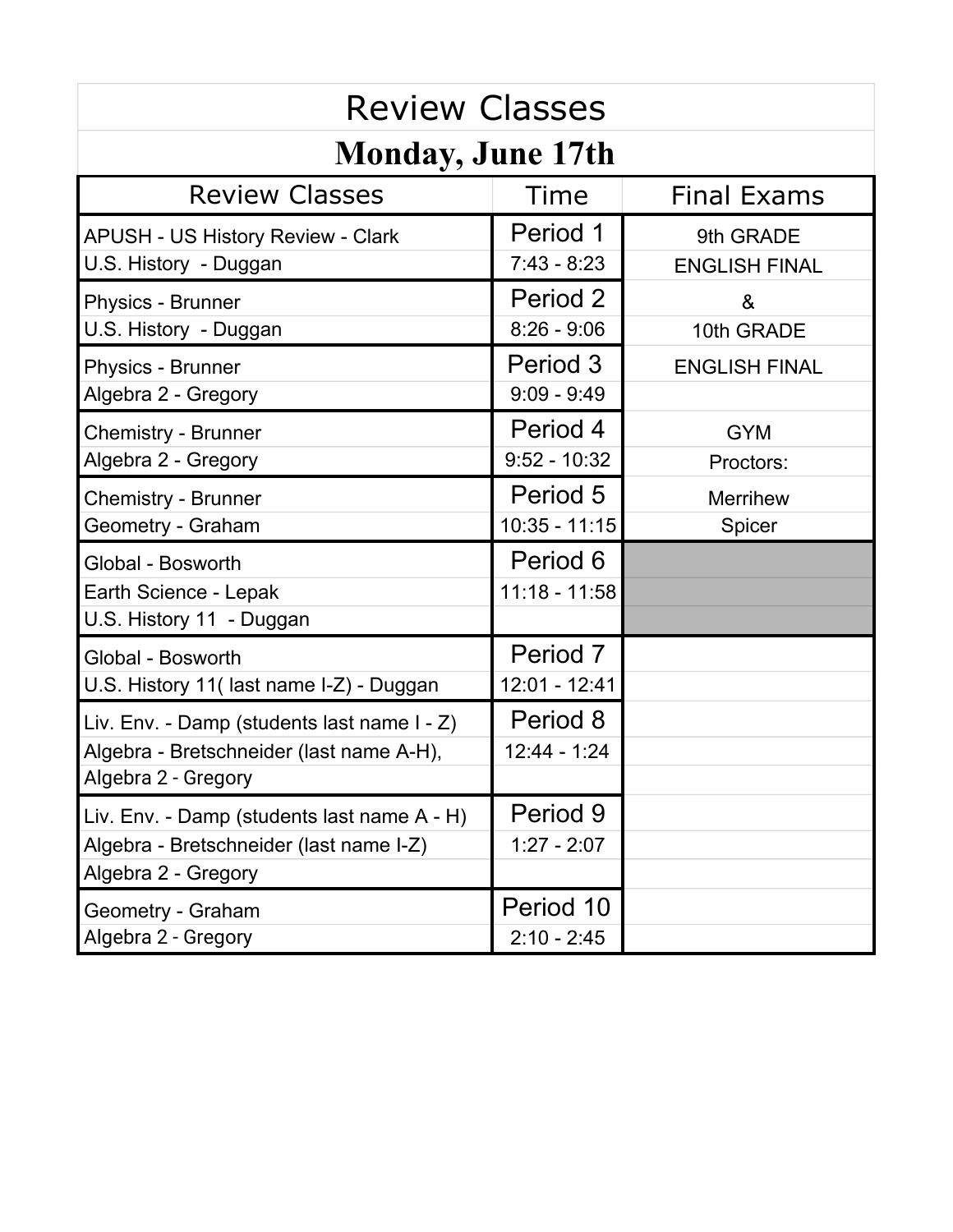| <b>Review Classes</b>                                                                  |                             |                                              |  |
|----------------------------------------------------------------------------------------|-----------------------------|----------------------------------------------|--|
| <b>Tuesday, June 18th</b>                                                              |                             |                                              |  |
| <b>Review Classes</b>                                                                  | Time                        | <b>Regents Exams</b>                         |  |
| Geometry - Graham<br>Earth Science - Lepak                                             | Period 1<br>$7:43 - 8:23$   | 8:00 AM                                      |  |
| Algebra 2 - Gregory (Sophomores)<br>Earth Science - Lepak                              | Period 2<br>$8:26 - 9:06$   | <b>US HISTORY &amp;</b><br><b>GOVERNMENT</b> |  |
| Liv. Env. - Damp (students last name A - H)<br>Algebra - Bretschneider (last name I-Z) | Period 3<br>$9:09 - 9:49$   |                                              |  |
| Liv. Env. - Damp (students last name I - Z)<br>Algebra - Bretschneider (last name A-H) | Period 4<br>$9:52 - 10:32$  | Proctors:<br>Jeanette Duggan                 |  |
| <b>Physics - Brunner</b><br>Algebra 2 - Gregory                                        | Period 5<br>$10:35 - 11:15$ | <b>Brandon Bosworth</b>                      |  |
| <b>Chemistry - Brunner</b><br>Geometry - Graham                                        | Period 6<br>$11:18 - 11:58$ |                                              |  |
| <b>Chemistry - Brunner</b><br>Algebra 2 - Gregory                                      | Period 7<br>12:01 - 12:41   | 12:00 PM<br><b>LIVING</b>                    |  |
| Global - Bosworth<br>Algebra 2 - Gregory                                               | Period 8<br>$12:44 - 1:24$  | <b>ENVIRONMENT</b>                           |  |
| English 11 Mullane periods (A-M)                                                       | Period 9<br>$1:27 - 2:07$   | Proctors:<br>Dana Damp                       |  |
| English 11 Mullane periods (N - Z)                                                     | Period 10<br>$2:10 - 2:45$  | <b>Bob Lepak</b>                             |  |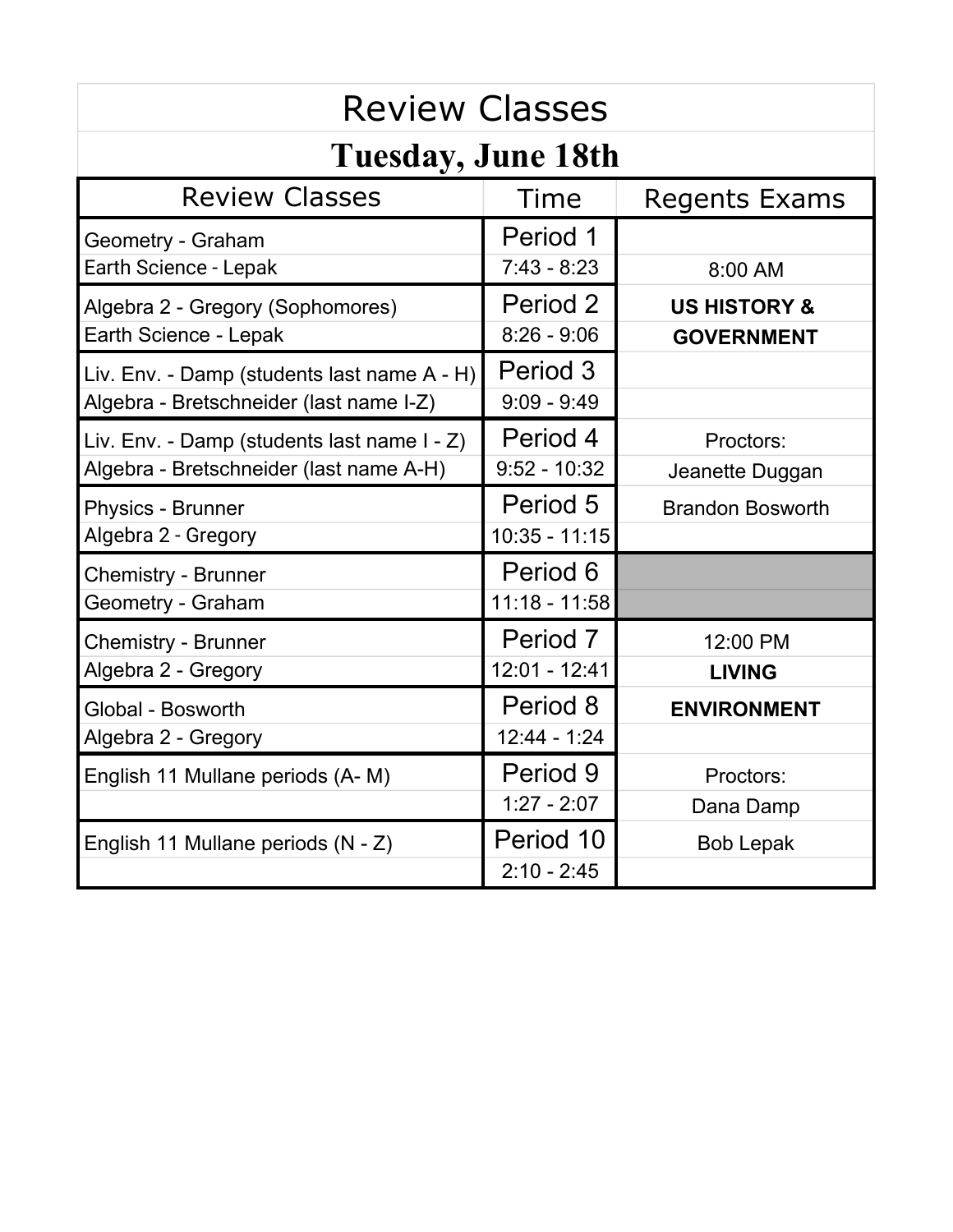| <b>Review Classes</b>                                     |                             |                                        |  |
|-----------------------------------------------------------|-----------------------------|----------------------------------------|--|
| <b>Wednesday, June 19th</b>                               |                             |                                        |  |
| <b>Review Classes</b>                                     | Time                        | <b>Regents Exams</b>                   |  |
| Geometry - Graham                                         | Period 1                    |                                        |  |
| Algebra 2 - Gregory (Sophomores)                          | $7:43 - 8:23$               | 8:00 AM                                |  |
| Global - Bosworth<br>Algebra 2 - Gregory(Sophomores)      | Period 2<br>$8:26 - 9:06$   | <b>ENGLISH</b><br><b>LANGUAGE ARTS</b> |  |
| <b>Chemistry - Brunner</b><br>Algebra Bretschneider (A-H) | Period 3<br>$9:09 - 9:49$   |                                        |  |
| <b>Chemistry - Brunner</b><br>Algebra Bretschneider (I-Z) | Period 4<br>$9:52 - 10:32$  | Proctors:<br><b>John Mullane</b>       |  |
| <b>Physics - Brunner</b><br>Algebra 2 - Gregory           | Period 5<br>$10:35 - 11:15$ | <b>Amy Spicer</b>                      |  |
| <b>Physics - Brunner</b><br>Geometry - Graham             | Period 6<br>$11:18 - 11:58$ |                                        |  |
| Earth Science - Lepak                                     | Period 7<br>12:01 - 12:41   | 12:00 PM                               |  |
| Geometry - Graham                                         | Period 8<br>12:44 - 1:24    | <b>ALGEBRA I</b>                       |  |
| Global - Bosworth                                         | Period 9                    | Proctors:                              |  |
|                                                           | $1:27 - 2:07$               | <b>Earl Gregory</b>                    |  |
|                                                           | Period 10<br>$2:10 - 2:45$  | Megan Bretschneider                    |  |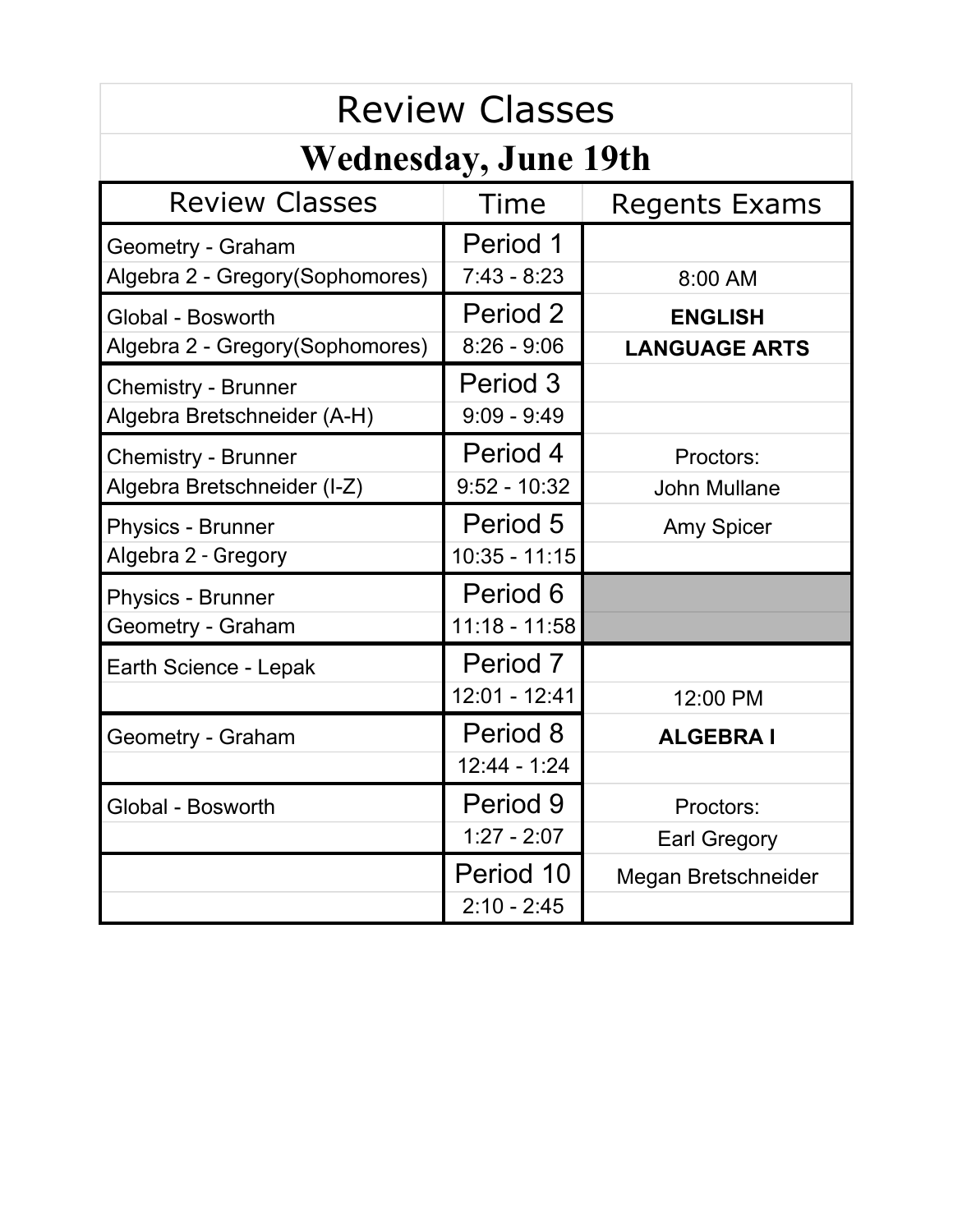| <b>Review Classes</b>        |                 |                         |  |
|------------------------------|-----------------|-------------------------|--|
| <b>Thursday, June 20th</b>   |                 |                         |  |
| <b>Review Classes</b>        | Time            | Regents Exams           |  |
|                              | Period 1        |                         |  |
|                              | $7:43 - 8:23$   | 8:00 AM                 |  |
| <b>Chemistry - Brunner</b>   | Period 2        | <b>GLOBAL HISTORY</b>   |  |
| Geometry - Graham            | $8:26 - 9:06$   | & GEOGRAPHY             |  |
| <b>Chemistry - Brunner</b>   | Period 3        |                         |  |
| Geometry - Graham            | $9:09 - 9:49$   | Proctors:               |  |
| <b>Physics - Brunner</b>     | Period 4        | <b>Brandon Bosworth</b> |  |
| Algebra 2 - Gregory(Juniors) | $9:52 - 10:32$  | Jeanette Duggan         |  |
| <b>Physics - Brunner</b>     | Period 5        |                         |  |
| Algebra 2 - Gregory(Juniors) | $10:35 - 11:15$ |                         |  |
| Algebra 2 - Gregory          | Period 6        |                         |  |
|                              | $11:18 - 11:58$ |                         |  |
|                              | Period 7        | 12:00 PM                |  |
|                              | $12:01 - 12:41$ | PHYSICAL SETTING        |  |
| Algebra 2 - Gregory          | Period 8        | <b>EARTH SCIENCE</b>    |  |
| Geometry - Graham            | $12:44 - 1:24$  |                         |  |
| Algebra 2 - Gregory          | Period 9        | Proctors:               |  |
| Geometry - Graham            | $1:27 - 2:07$   | <b>Bob Lepak</b>        |  |
|                              | Period 10       | <b>Tammy Morgan</b>     |  |
|                              | $2:10 - 2:45$   |                         |  |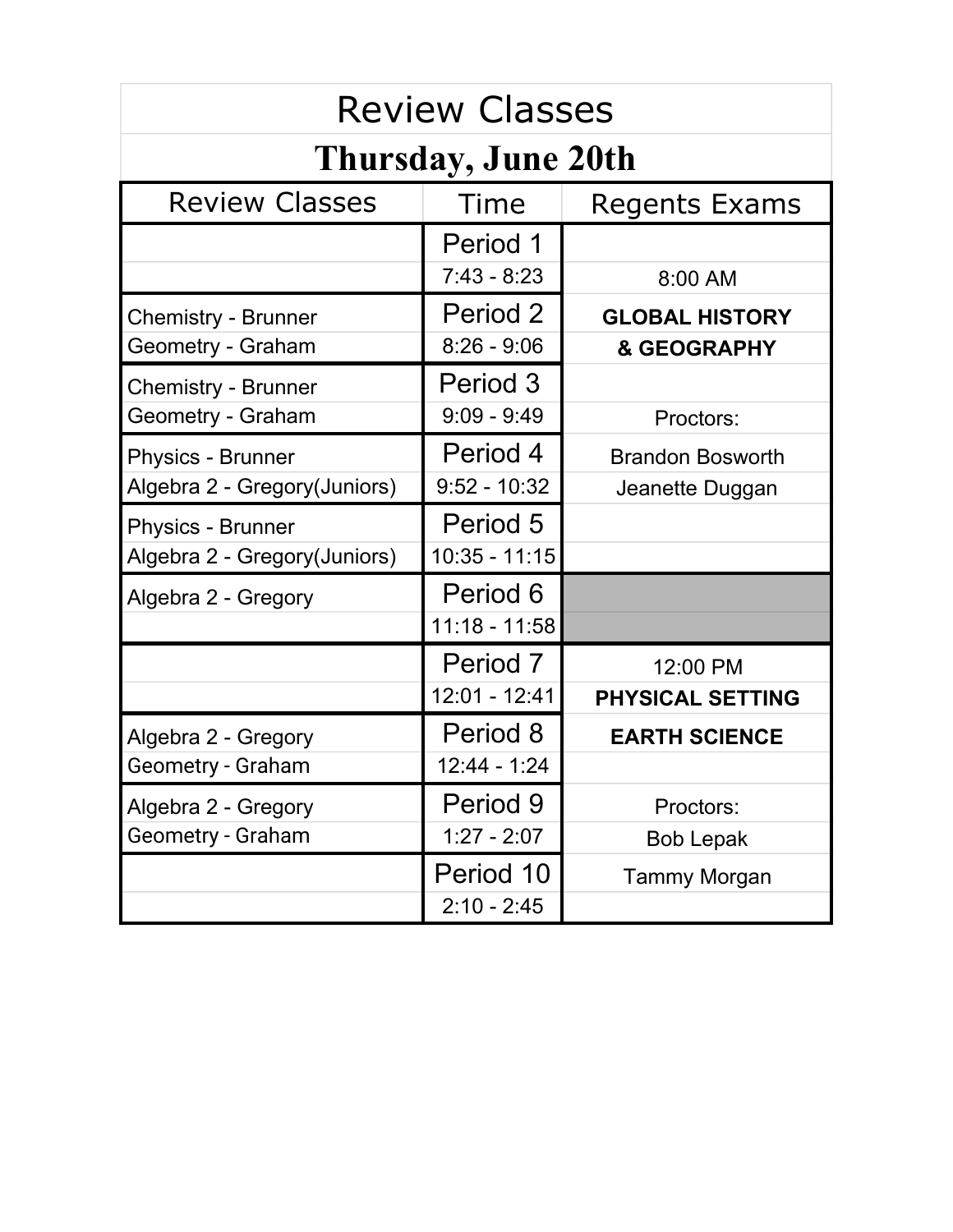| <b>Review Classes</b>      |                 |                      |  |
|----------------------------|-----------------|----------------------|--|
| <b>Friday June 21st</b>    |                 |                      |  |
| <b>Review Classes</b>      | Time            | Regents Exams        |  |
|                            | Period 1        |                      |  |
|                            | $7:43 - 8:23$   | 8:00 AM              |  |
| Algebra 2 - Gregory        | Period 2        | <b>GEOMETRY</b>      |  |
|                            | $8:26 - 9:06$   |                      |  |
| <b>Physics - Brunner</b>   | Period 3        |                      |  |
| Algebra 2 - Gregory        | $9:09 - 9:49$   |                      |  |
| <b>Physics - Brunner</b>   | Period 4        | Proctors:            |  |
| Algebra 2 - Gregory        | $9:52 - 10:32$  | Mary Kate Graham     |  |
| <b>Chemistry - Brunner</b> | Period 5        | <b>Brian Brandes</b> |  |
|                            | $10:35 - 11:15$ |                      |  |
| <b>Chemistry - Brunner</b> | Period 6        |                      |  |
|                            | 11:18 - 11:58   |                      |  |
|                            | Period 7        |                      |  |
|                            | 12:01 - 12:41   | 12:00 PM             |  |
|                            | Period 8        | <b>ALGEBRA II</b>    |  |
|                            | $12:44 - 1:24$  |                      |  |
|                            | Period 9        | Proctors:            |  |
|                            | $1:27 - 2:07$   | <b>Earl Gregory</b>  |  |
|                            | Period 10       | Megan Bretschneider  |  |
|                            | $2:10 - 2:45$   |                      |  |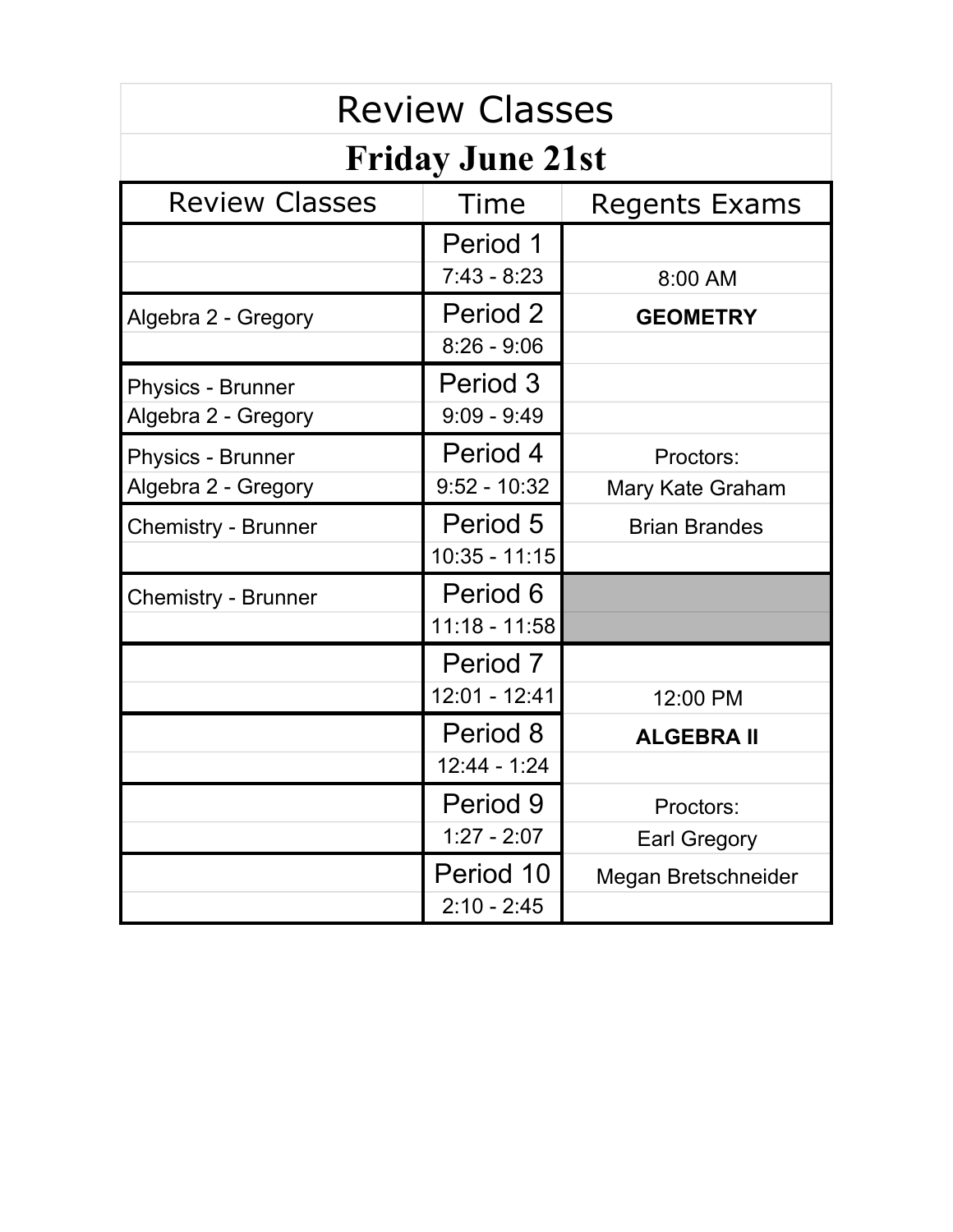| <b>Review Classes</b>      |                 |                         |  |
|----------------------------|-----------------|-------------------------|--|
| <b>Monday, June 24th</b>   |                 |                         |  |
| <b>Review Classes</b>      | Time            | Regents Exams           |  |
|                            | Period 1        |                         |  |
|                            | $7:43 - 8:23$   |                         |  |
|                            | Period 2        | <b>NO REGENTS EXAMS</b> |  |
|                            | $8:26 - 9:06$   |                         |  |
| <b>Chemistry - Brunner</b> | Period 3        | <b>Grading Day</b>      |  |
|                            | $9:09 - 9:49$   |                         |  |
| <b>Chemistry - Brunner</b> | Period 4        |                         |  |
|                            | $9:52 - 10:32$  |                         |  |
| <b>Physics - Brunner</b>   | Period 5        |                         |  |
|                            | $10:35 - 11:15$ |                         |  |
| <b>Physics - Brunner</b>   | Period 6        |                         |  |
|                            | 11:18 - 11:58   |                         |  |
|                            | Period 7        |                         |  |
|                            | 12:01 - 12:41   |                         |  |
|                            | Period 8        | <b>NO REGENTS EXAMS</b> |  |
|                            | $12:44 - 1:24$  |                         |  |
|                            | Period 9        | <b>Grading Day</b>      |  |
|                            | $1:27 - 2:07$   |                         |  |
|                            | Period 10       |                         |  |
|                            | $2:10 - 2:45$   |                         |  |